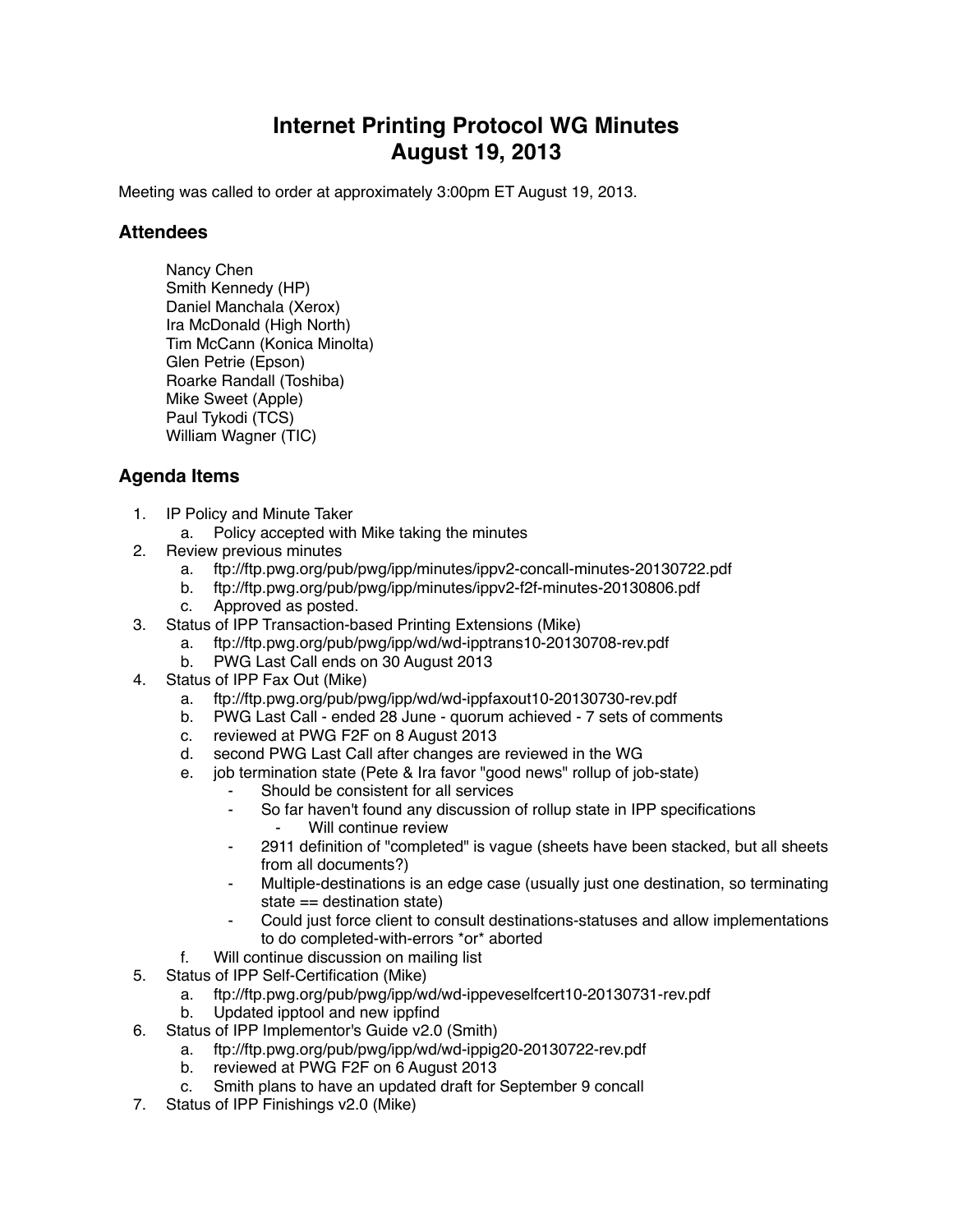- a. ftp://ftp.pwg.org/pub/pwg/ipp/wd/wd-ippfinishings20-20130814.pdf
- 8. Next Steps discussion:
	- a. FaxOut: Continue
	- b. Finishings 2.0: Continue
	- c. Scan: Suspend until editor/sponsors appear, SM3 to continue abstract model work
		- SM WG to have a discussion about services that won't immediately have a binding...
	- d. IPPSIX: Continue, investigate registration/association
	- e. Transactions: Continue
	- f. EmailIn/Out: Abandon
		- EmailIn is not print-via-email
		- EmailOut is not print notifications
		- Separate discussion for SM3
	- g. FaxIn: Abandon
		- Might be able to support configuration via System Control Service
	- h. IPP Job Extensions 1.1: Do an in-place update without updating the document template
		- New title page and cover matter to pick up legal changes (logo, boilerplate)
		- That will be the method going forward (least change)
	- i. IPP Multifunction: Suspend until we progress on Scan
	- j. IPP Output Bins 1.1: Do an in-place update
		- In the future allow ad-hoc registrations through PWG web site and maintain a persistent web page listing these registrations
	- k. IPP Resource: Suspend until we have specific use cases and implementers
		- Some interest in getting a list/summary provide via system control?
	- l. IPP System Control: Break up into 1.0 and 2.0 phases
		- 1.0 is mostly read-only, list services, pause/resume services, etc.
		- ⁃ 2.0 will address service creation, AAA, ACLs, power management, etc.
			- Get feedback on interest in the 2.0 phase
			- Maybe 2.0 would address registration/association?
		- Mike and Ira can be co-editors
	- m. IPP Transform Service: Suspend until there is a need
- 9. Review of IPP Shared Infrastructure Extensions (Mike)
	- a. ftp://ftp.pwg.org/pub/pwg/ipp/wd/wd-ippsix10-20130730-rev.pdf
	- b. Did not get to this...

## **Next Steps / Open Actions**

- Next IPP conference calls are September 9 and 23, 2013 at 3pm ET
- Action: Mike to add spec best-practices to WD template (PENDING)
- Action: Mike to post initial draft of IPP Finishings Extensions (update of 5100.1) (DONE)
- Action: Paul to post summary of finishing-template investigation to IPP WG list (PENDING)
- Action: Mike to add finishing-template-supported (1setOf name(MAX)) Printer attribute to IANA registry (PENDING)
- Action: Ira to capture job terminating state wording from IPP FaxOut for SM FaxIn (PENDING)
- Action: Ira to update milestones and add new documents to IPP WG charter (PENDING)
- Action: Ira/Bill to submit technical errata to RFC 3805 to replace CR with CR + LF to be consistent with 5198 and others (CLOSED)
- Action: Ira and Mike to review 5100.x specs to remove action items, fix boilerplate copyright text in early specs, fix header/footer/document titles as needed, and fix normative references to drafts, etc. (ONGOING)
- Action: Ira and Mike to work with IANA to update registry to include a "set allowed" column for attributes and improve the plain text formatting (ONGOING - moving read-only attributes to new groups in IANA registry)
- Action: Paul to reach out to label/portable printer vendors to join IPP WG discussions